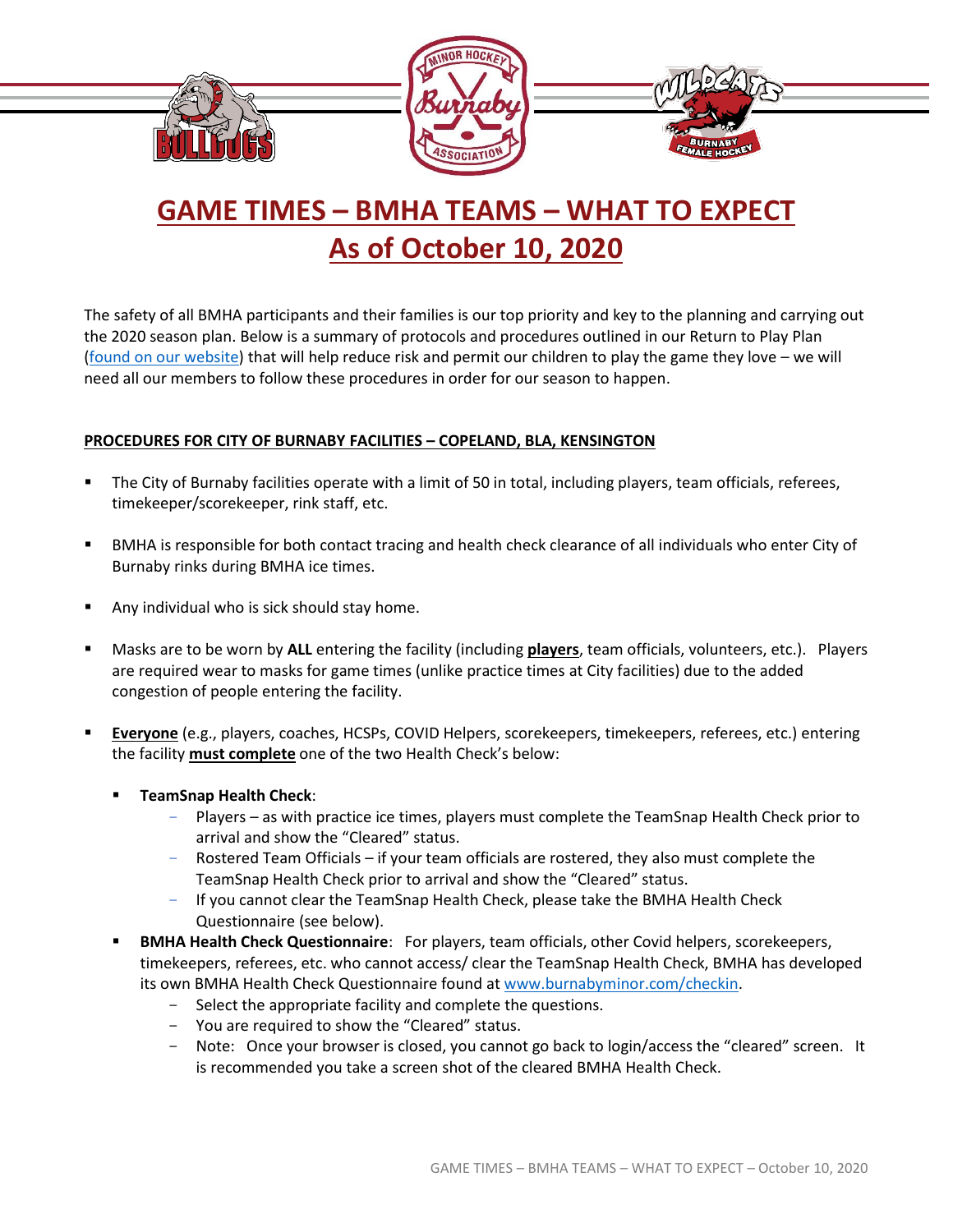

- Players with masks on are to enter the rink dressed, less skates, gloves and helmet (exceptions for goalies) with a personally labelled and pre-filled water bottle.
- Players must wait outside the arena at the beginning of their scheduled time slot with physical distancing and will be checked-in 15 minutes prior to the scheduled ice time. The BMHA team will enter first.
- Participants and volunteers must leave within 15 minutes of the end of the scheduled ice time so the next group can enter.
	- **Parents/guardians must collect their players at the Exit door of the arena.**
- No parents/spectators can enter the rink, other than designated volunteers.
- Parents/guardians are to remain on the arena grounds if your player shows symptoms of illness, you will be contacted to enter the rink and take them home immediately. If your player needs assistance with the washroom you will be contacted and asked to enter the rink to help your child.

## **PROCEDURES FOR SCOTIA BARN**

- All teams must have a maximum game day roster of 14 players (i.e. 13 skaters plus 1 goalie), plus a maximize of 3 coaches and 2 team "safety personnel" (i.e. 1 HCSP and 1 COVID Helper).
- Any individual who is sick should stay home.
- Masks are to be worn by ALL entering the facility (including players, team officials, volunteers, etc.).
- One Spectator per player is permitted at Scotia Barn.
	- Spectators must go upstairs as a group, and will be allowed access 5 minutes prior to game time.
	- Sanitizing hands upon entry and exit required.
	- Spectators must remain physically distanced and masks required at all times.
- **Everyone** (e.g., players, coaches, HCSPs, COVID Helpers, scorekeepers, timekeepers, referees, etc.) entering the facility **must complete** the Canlan as well as either the TeamSnap or BMHA Health Check below:
	- **Canlan Health Check Questionnaire**:
		- All individuals entering the facility must complete the Canlan online health check survey found at [www.canlan.com/questions](http://www.canlan.com/questions)